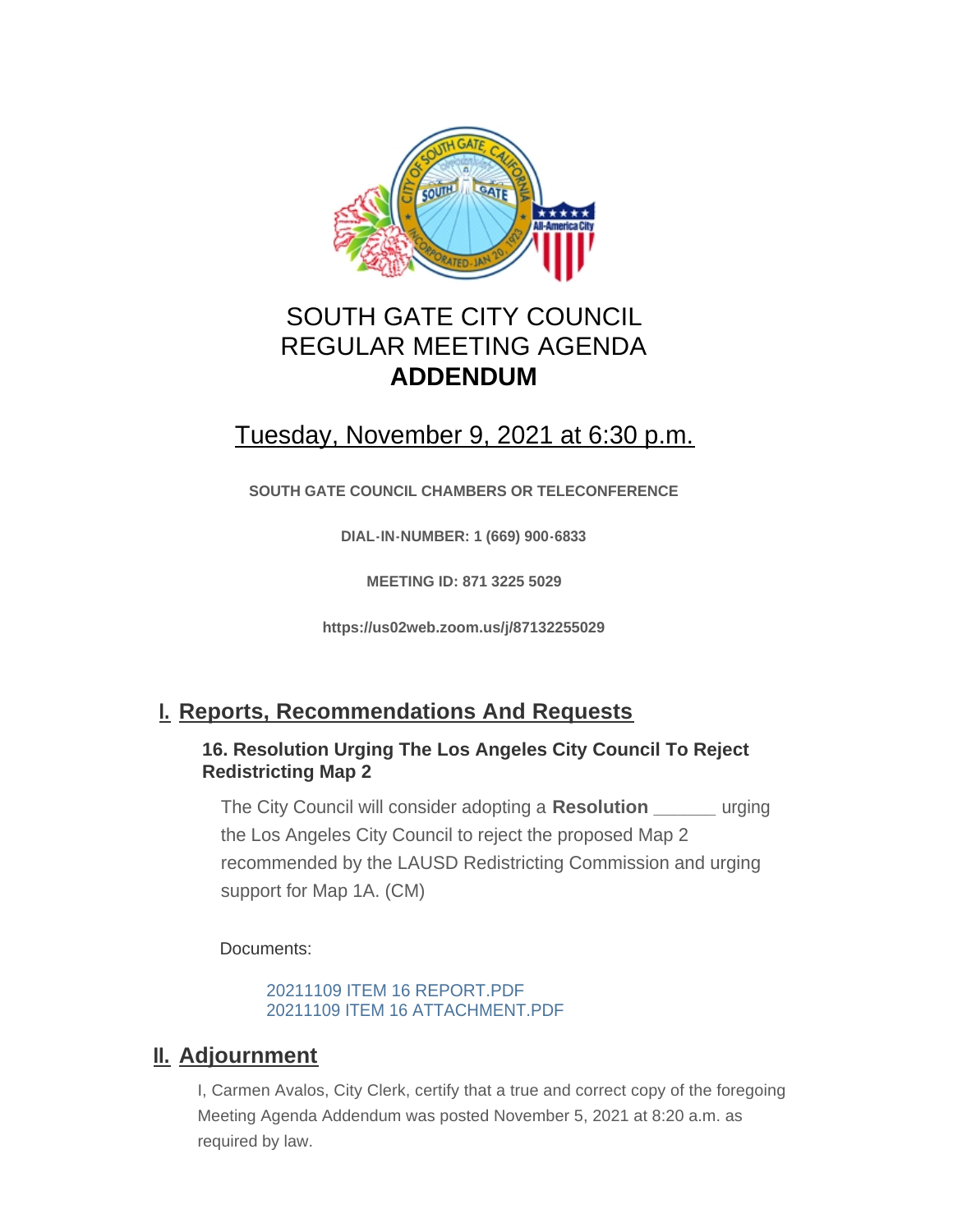Carmen Avalos, CMC

City Clerk

Materials related to an item on this Agenda submitted to the City Council after distribution of the agenda packet are available for public inspection in the City Clerk's Office

> 8650 California Avenue, South Gate, California 90280 (323) 563-9510 \* fax (323) 563-5411 \* [www.cityofsouthgate.org](http://www.cityofsouthgate.org/)

In compliance with the American with Disabilities Act, if you need special assistance to participate in the City Council Meetings, please contact the Office of the City Clerk.

Notification 48 hours prior to the City Council Meeting will enable the City to make reasonable arrangements to assure accessibility.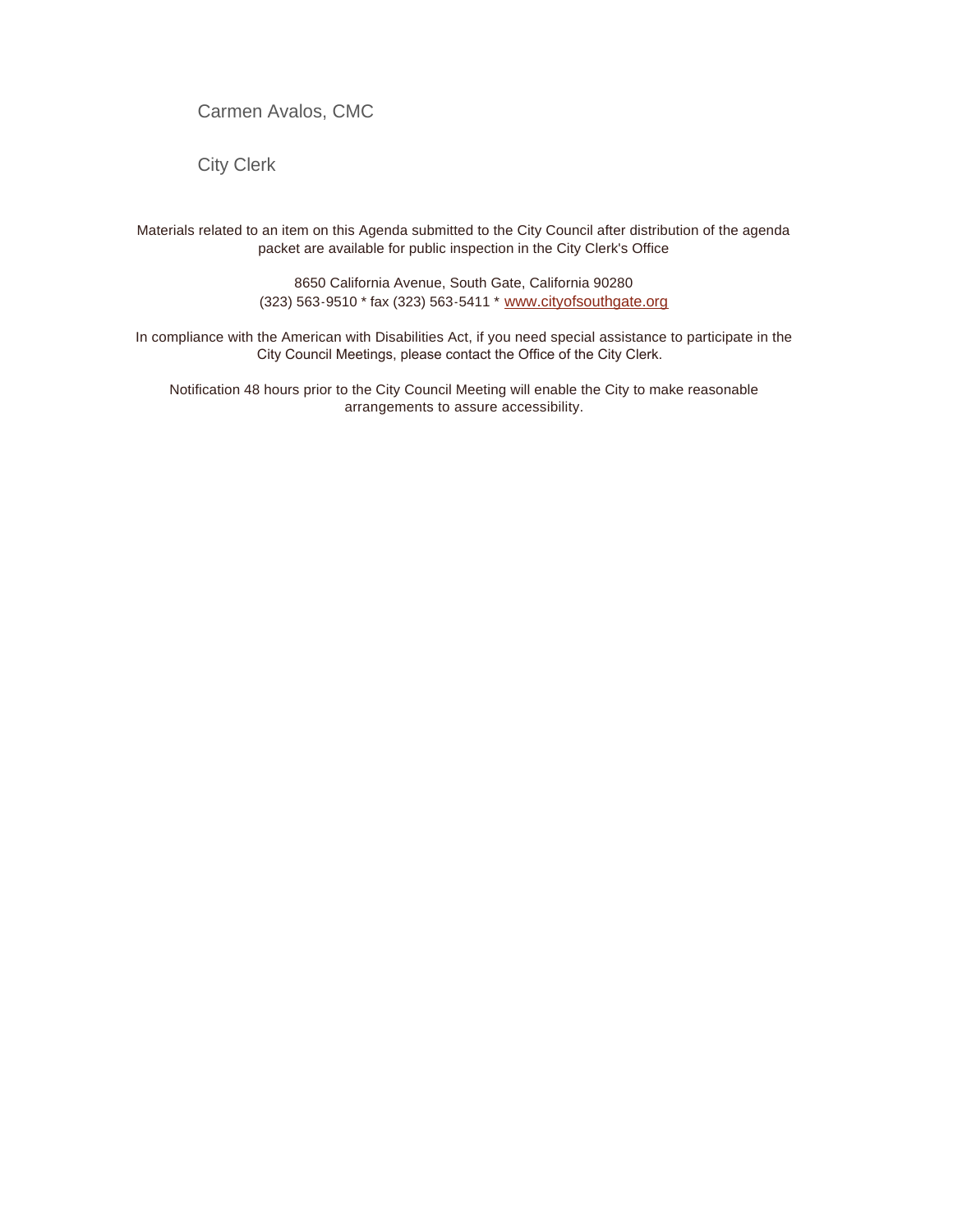# **Item 16**





*For the Regular Meeting of:* **November 9, 2021** Originating Department: **City Manager's Office**

*Interim City Manager: Chris Jeffers Interim City Manager: Chris Jeffers* 

#### **SUBJECT: RESOLUTION URGING THE LOS ANGELES CITY COUNCIL TO REJECT THE PROPOSED MAP (MAP 2) BY THE LAUSD REDISTRICTING COMMISSION AND URGING SUPPORT FOR MAP 1A**

**PURPOSE:** To voice the City Council's opposition to the recommended redistricting map ("Map 2") which would continue to diminish the voice of the southeast communities in the operations and education of their students attending LAUSD facilities. The resolution would urge that the recommended Map 2 be replaced with Map 1A creating a true representation for the communities of the southeast region in matters relating to the Los Angeles Unified School District.

**RECOMMENDED ACTION:** The City Council will consider adopting a Resolution urging the Los Angeles City Council to reject the proposed Map 2 recommended by the LAUSD Redistricting Commission and urging support for Map 1A.

**FISCAL IMPACT:** None

**ANALYSIS:** Every decade various governmental entities which elect their representatives by districts are required to analyze and make necessary adjustments to comply with state and federal voting right laws using the latest census data. Los Angeles Unified School District ("LAUSD") is an entity that does require its Board Members to be elected by districts. Currently, there are seven (7) districts, which were last updated in 2021 using the 2010 census data. District 5 includes southeast region cities like South Gate, Bell, Maywood, Huntington Park, Cudahy and Vernon. In addition, District 5 includes Hollywood, East Hollywood, Griffith Park, Silver Lake, Elysian Valley, Hollywood Hills, Monterey Park, Mount Washington and others.

Based on the Charter of the City of Los Angeles, the City of Los Angeles is responsible for the redistricting process for LAUSD. Approximately a year ago, a committee of citizens was empaneled to take public input and develop a recommended District Boundaries map for the seven districts of LAUSD. The LAUSD Redistricting Commission completed its process in late October and forwarded their recommendation to the Los Angeles City Council.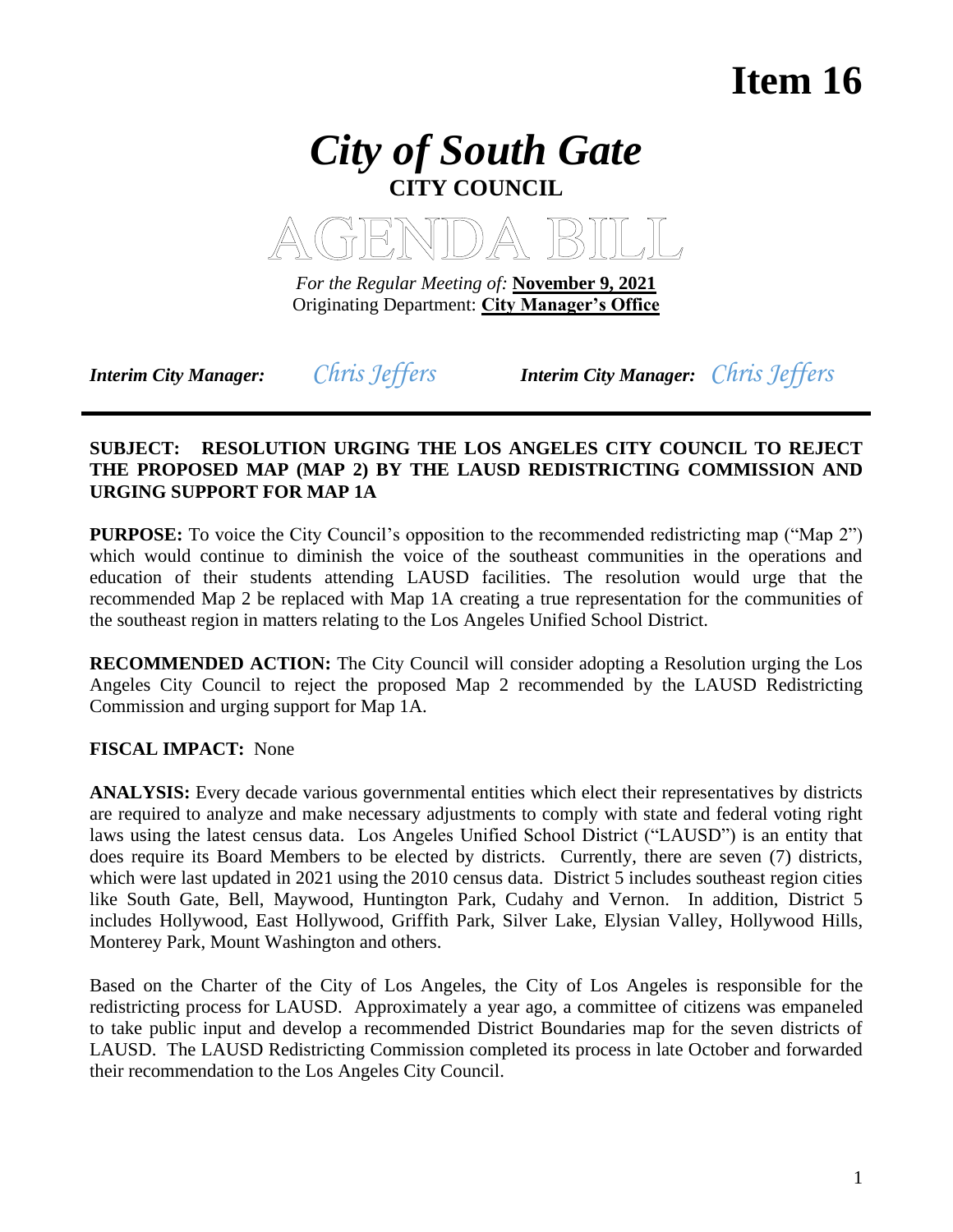The Los Anagles City Council will now consider the matter and will need to send a new "District Map" to the Mayor for action by December 31, 2021. The attached Resolution documents that communities in the southeast region are paired with communities such as Silver Lake, Hollywood, Griffith Park and Elysian Valley as examples. These communities are not communities of interest by either ethnicity, economic or social means. While their interest in seeking a quality of education for their students is not contested, the residents of the southeast region needs are often secondary to those in the more affluent communities in the northern geographic area of District 5. The proposed boundaries of District 5 continue to be connected by a thin strip of land mass, which no other proposed district would be similarly structured. This type of boundary configuration would appear to be the textbook example of Gerrymandering, which is not permitted by law.

In fact, data provided to the Commission showed that Map 1A was superior in maximum deviation (8.61% compared to 9.64%) when compared to Map 2. This comparison is important as Map 1A represents a better balancing of critical population elements being as equally balanced against each other.

Map 1A would also provide for more minority population representation with Latinos, Asian, Black and American Indian making up 84.69% of District 5 as opposed to 80.58% under Map 2.

**BACKGROUND:** No Additional information provided

**ATTACHMENT:** Proposed Resolution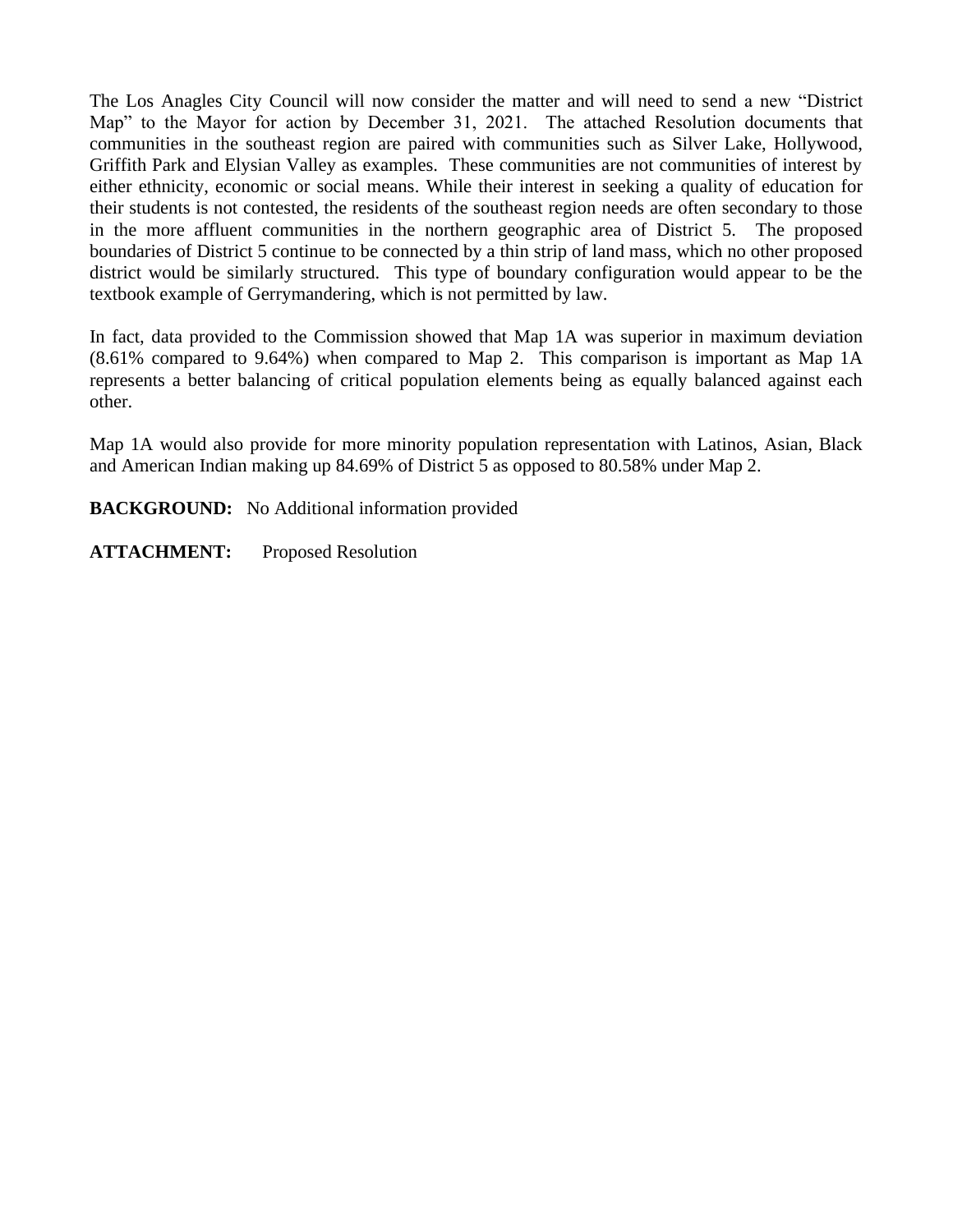#### **CITY OF SOUTH GATE LOS ANGELES COUTNY, CALIFORNIA**

#### **RESOLUTION OF THE CITY COUNCIL OF THE CITY OF SOUTH GATE, URGING THE CITY OF LOS ANGELES CITY COUNCIL TO REJECT THE PROPOSED MAP 2 BY THE LAUSD REDISTRICTING COMMISSION AND URGING SUPPORT FOR MAP 1A**

**WHEREAS,** currently the southeast cities within the Los Angeles Unified School District ("LAUSD") lie within District 5 which was formed as a result of both the 2002 and 2012 redistricting processes. District 5 represents areas such as Eagle Rock; Glassel Park; Mount Washington; Silver Lake; Griffith Park, Hollywood Hills; East Hollywood; Hollywood; Monterey Park; South Gate; Huntington Park; Cudahy; Maywood; Vernon as examples. District 5, in actuality, is two distinct geographic areas connected by a sliver of boundaries generally running down the 710 Freeway corridor;

**WHEREAS,** the 1991 LAUSD District Boundaries better reflected the southeast communities (District 2) as they geographically contained and furthered the allocation of resources for students in the southeast communities rather than the current boundaries;

**WHEREAS,** the LAUSD Redistricting Commission recently completed their recommending report for the City of Los Angeles on adjusting the seven (7) boundaries for District Board Member areas to comply with the Voting Rights Act and other various legal requirements using the 2020 Census Data. The Committee is recommending what is known as Map 2, as opposed to Map 1A which was also studied by the Committee;

**WHEREAS,** the District Board Members recommended boundaries reflected in Map 2 continue the grouping of two geographical areas being connected by a sliver of area that runs from East Hollywood through Koreatown, Pico Union to the southeast communities of Vernon, Maywood, Huntington Park, Bell, Walnut Park, Cudahy, and South Gate;

**WHEREAS,** the demographics of economic, race and other key distinguishing community identity elements could not be greater than those two distinct geographic areas. Areas such as Eagle Rock, Griffith Park, Hollywood Hills, Silver Lake, Elysian Valley and Hollywood are completely different than those communities in the southeast region;

**WHEREAS,** if Map 2 is formally adopted by the City Council of the City of Los Angeles, it will continue to dilute the voice, resources, and equal representation deserved and earned by the communities in the southeast region which has resulted since the passing of both the 2002 and 2012 District Representative Boundaries;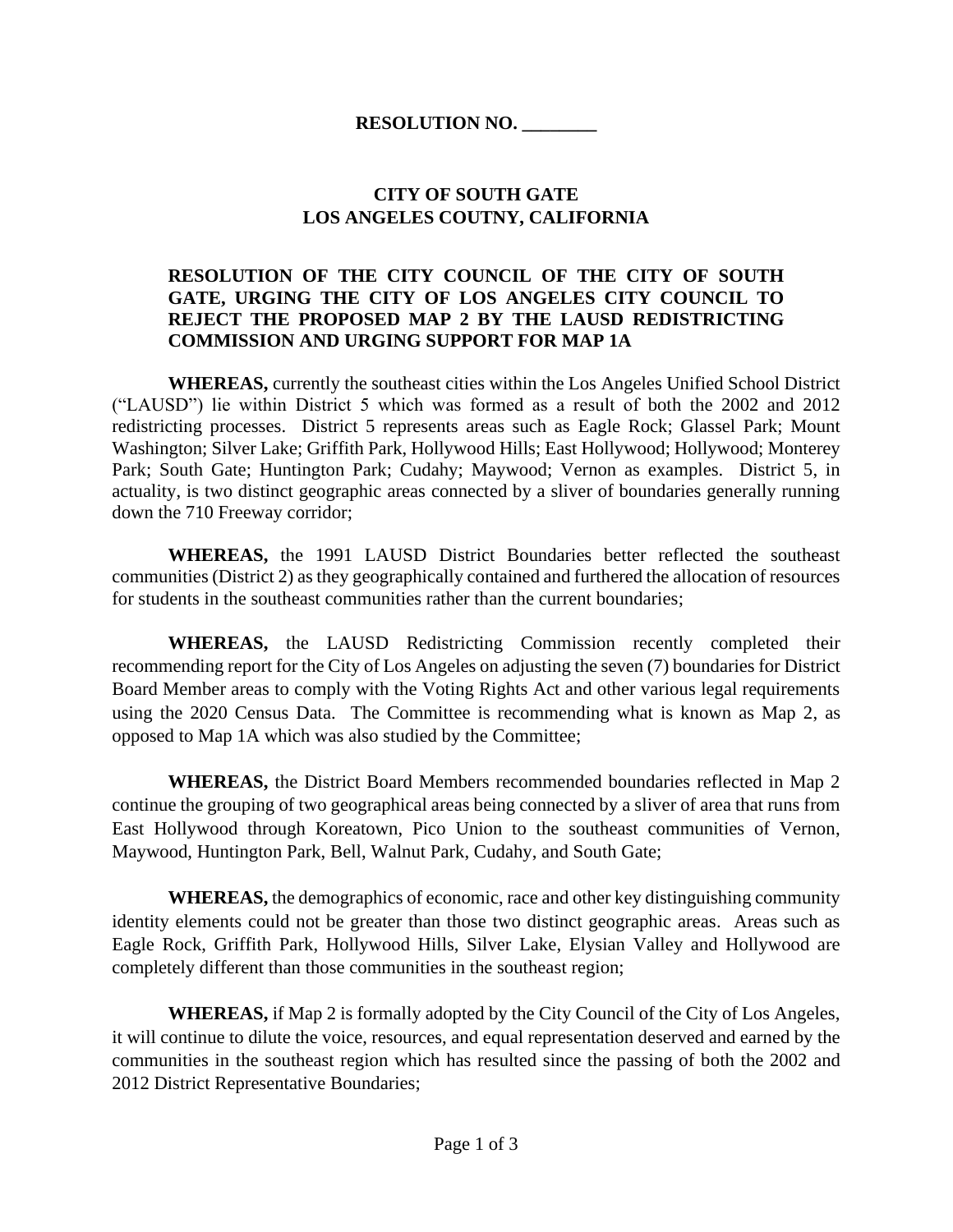**WHEREAS,** the residents of South Gate, in particular, are disadvantaged by unequal representation when it is a fact that South Gate has more LAUSD students than any other community other than the City of Los Angeles itself. Yet, many of our schools suffer from a continuing lack of maintenance, staffing, and supplies as compared to many of the similar school sites in the northern portion of District 5; and

**WHEREAS**, data provided to the LAUSD Redistricting Commission showed that Map 1A was superior to Map 2 for District 5 in population representation. Minority communities such as Latinos, Asian, Black and American Indian would make up 84.69% as opposed to 80.58%.

#### **NOW, THEREFORE, THE CITY COUNCIL OF THE CITY OF SOUTH GATE, CALIFORNIA, DOES HEREBY RESOLVE AS FOLLOWS:**

**SECTION 1.** The City Council does hereby declare that the above recitals are true and correct and incorporated herein by reference.

**SECTION 2.** That Map 1A be approved by the City Council and presented to the City of Los Angeles as the recommended adjustment for the LAUSD District Representative boundaries and rejecting the recommended Map 2 that was submitted by the LAUSD Redistricting Commission.

**SECTION 3.** The City Clerk shall forward a fully executed copy of this Resolution to the City Clerk of the City of Los Angeles, the Los Angeles City Council President and the Mayor of the City of Los Angeles.

[Remainder of page left blank intentionally.]